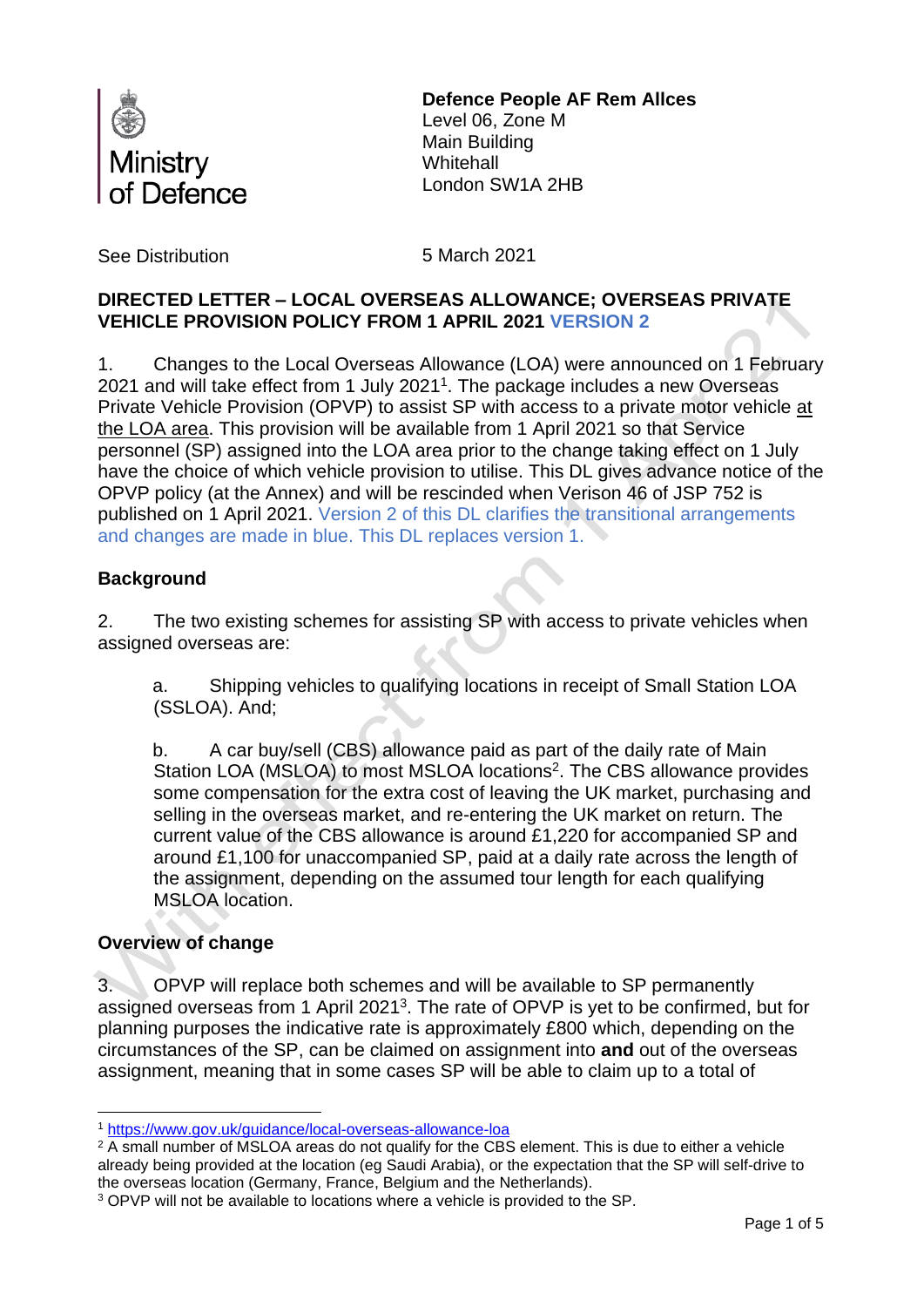c£1600, a c£300-£500 increase on the existing policy. SP will be able to use OPVP in one of the following ways:

a. To contribute towards administrative and vehicle depreciation costs when selling and buying a vehicle. The SP must be able to demonstrate that **two** separate financial transactions have taken place. Or;

b. To contribute towards the charges incurred (up to the capped rate) when required to cancel a vehicle lease agreement. Or;

c. To contribute towards the cost (up to the capped rate) of privately shipping one vehicle to and from the permanent overseas assignment location<sup>4</sup>.

4. Alternatively, current policy<sup>5</sup> gives SP the option to drive their personal vehicle to eligible countries (Germany, France, Belgium, Denmark, Luxembourg and the Netherlands) and claim Motor Mileage Allowance and one day's subsistence as a contribution towards this journey. From 1 April 2021, qualifying locations will expand to include Italy, Spain, Portugal and Gibraltar.

5. There has also been an introduction of an augmented rate of LOA which will be available to accompanied SP who can demonstrate that they are running two private vehicles at the overseas location, with effect from 1 July 2021.

# **Transitionary arrangements for SP based at MSLOA locations in receipt of CBS<sup>6</sup>**

6. Transitionary arrangements have been made for SP in receipt of the CBS element of MSLOA. This is because it is recognised that as at 1 July 2021<sup>7</sup>, SP serving at these locations will have received differing amounts of financial contribution depending on the length of time they have been assigned to the MSLOA location<sup>8</sup>. The transitionary arrangements are broken down as follows:

a. If the SP is assigned into the overseas location from 1 April 2021, they will be eligible to claim OPVP in accordance with the regulations listed at the Annex. This will have no impact on their rate of LOA on arrival at the overseas location, and they will transition to the new rate of LOA with effect from 1 July 2021 in accordance with the transition arrangements for that location.

b. If, on 1 July 2021, the SP has been assigned for more than 14 months at an overseas location and been in receipt of the CBS element of MSLOA, they will have received at least half of the overall contribution that CBS is intended to cover. They will not receive any further vehicle-related contribution until they are assigned out of the overseas location, when they will be eligible to claim OPVP in accordance with the policy at the Annex.

<sup>4</sup> Ordinarily, SP must self-source a commercial shipping provider and make all necessary arrangements. However, subject to advance PACCC approval, SP with a specially adapted vehicle may use the MOD GRMS contractor if the person for whom the adaptation was made will be based in the overseas location. <sup>5</sup> JSP 752 Chapter 6 Section 7 Para 06.0718.

<sup>6</sup> These transitionary arrangements are **not** extended to SP serving at overseas locations who are not in receipt of the CBS element of MSLOA.

<sup>&</sup>lt;sup>7</sup> When the new rates of LOA take effect.

<sup>&</sup>lt;sup>8</sup> This is due to the CBS element of MSLOA being paid at a daily rate and, therefore, the SP will have received more by way of financial contribution the longer they have spent at the overseas location.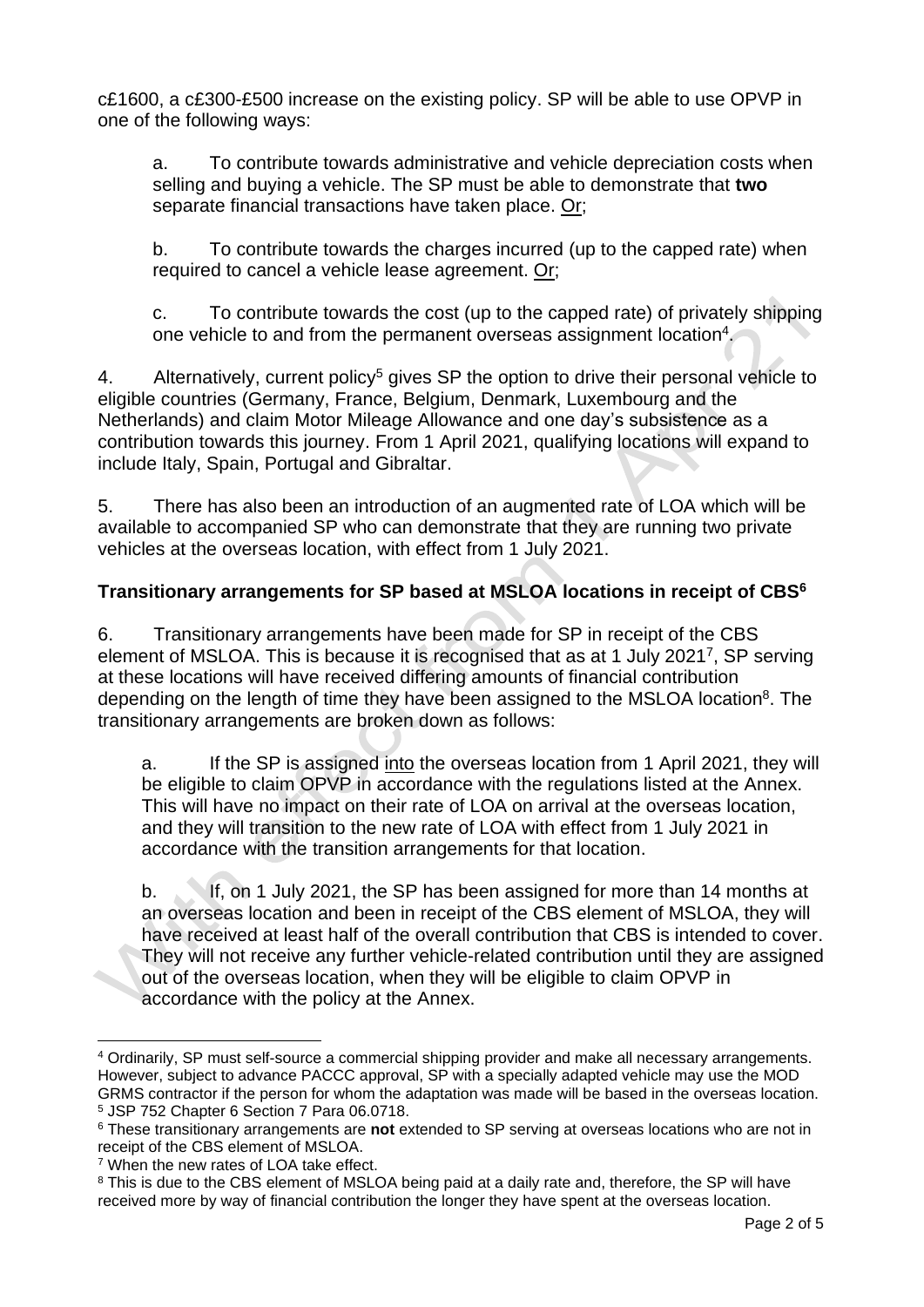c. If, on 1 July 2021, the SP has been in receipt of the CBS element of MSLOA for between 4 – 14 months then it will be considered that they have not received the appropriate compensation for vehicle provision on assignment **into** the overseas location. These SP will, therefore, be eligible to claim a one-off 'Car Buy/Sell Reimbursement' based on the amount of time that they have spent in receipt of the CBS element of MSLOA. The SP must provide evidence that they sold a vehicle at their previous location and purchased a vehicle at their existing location. SP can claim this back using JPA I-Expenses using the Disturbance Expense element. Eligibility is illustrated at table 1:  $\mathbf{A}$ 

|                                                 | Duration on current overseas assignment and in receipt of CBS<br>element of LOA as at 1 Jul 21 |                 |              |
|-------------------------------------------------|------------------------------------------------------------------------------------------------|-----------------|--------------|
|                                                 | $>14$ months                                                                                   | $4 - 14$ months | $<$ 4 months |
| Qualifies for<br>Car/Buy sell<br>reimbursement* |                                                                                                |                 |              |

\*Subject to provision of evidence of a vehicle purchase and vehicle sale.

# **Table 1: Car Buy/Sell Reimbursement Eligibility**

An indication of the likely rates based on the current Buy/Sell allowance are listed at table 2:

| Number of months in | Car Buy/Sell Indicative   |  |  |
|---------------------|---------------------------|--|--|
| assignment          | <b>Reimbursement Rate</b> |  |  |
|                     | £484                      |  |  |
| 5                   | £440                      |  |  |
| 6                   | £396                      |  |  |
|                     | £352                      |  |  |
| 8                   | £308                      |  |  |
| 9                   | £264                      |  |  |
| 10                  | £220                      |  |  |
| 11                  | £176                      |  |  |
| 12                  | £132                      |  |  |
| 13                  | £88                       |  |  |
| 14                  | £44                       |  |  |

# **Table 2: Car Buy/Sell Indicative Reimbursement Rates**

7. Due to these transitional arrangements and the fact that the CBS element of LOA will continue to be paid until 30 June 2021, SP that are already assigned in a post that is in receipt of the CBS element of LOA will not become eligible to OPVP on assignment from this location until 1 July 2021.

#### **Transitionary arrangements for SP based at LOA locations not in receipt of CBS**

8. With effect from 1 April 2021, SP already assigned to an overseas location that is in receipt of LOA, but not in receipt of the CBS element of LOA, will become eligible to OPVP on a qualifying assignment from that location. Eligibility to OPVP during the transitional period is illustrated at table 3: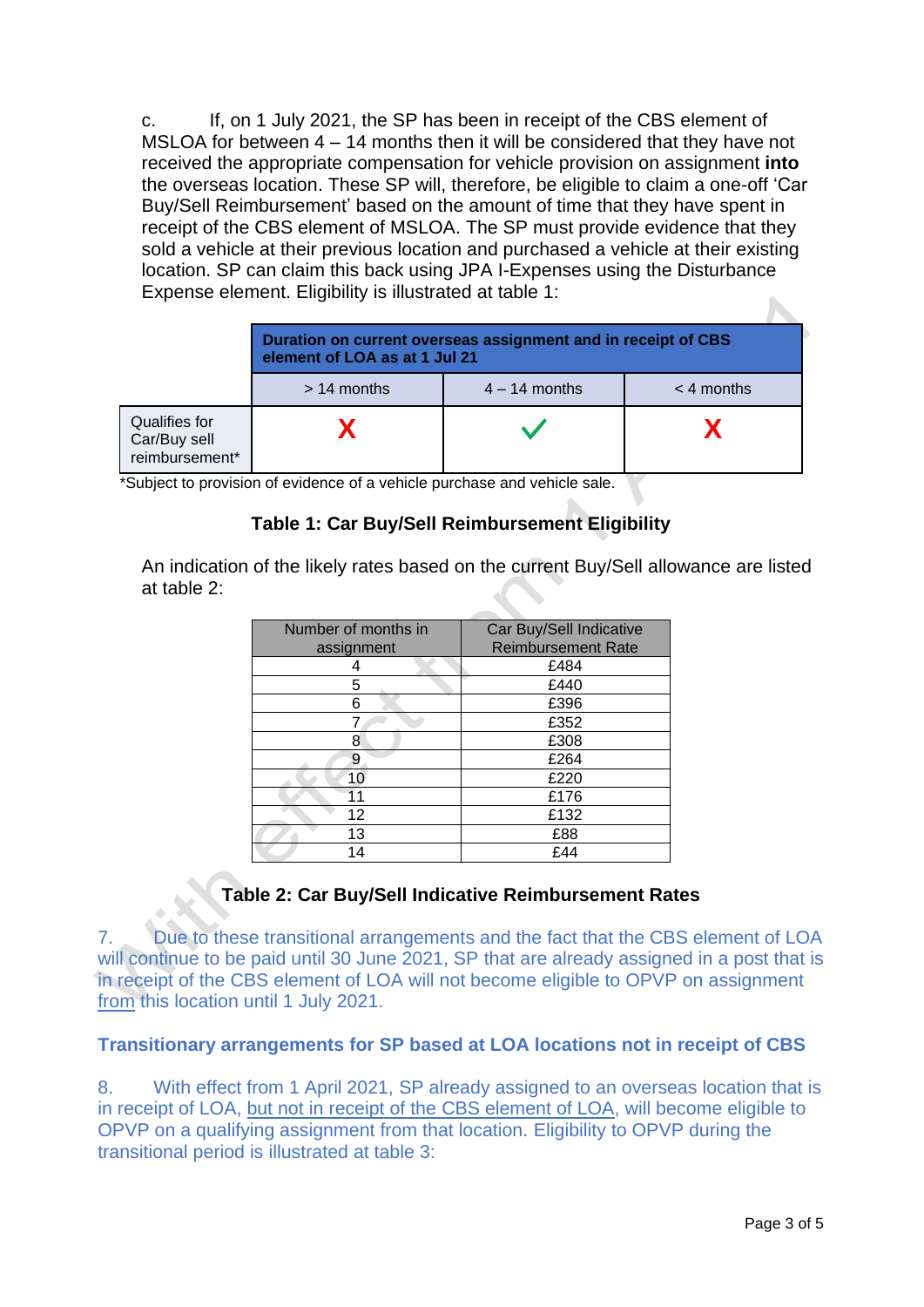|                                                                                                          | <b>Report for Duty date</b><br>occurs between 1 Apr -<br>30 Jun 21 | <b>Report for Duty date occurs</b><br>from 1 Jul 21 |  |
|----------------------------------------------------------------------------------------------------------|--------------------------------------------------------------------|-----------------------------------------------------|--|
| On assignment into LOA<br>location (regardless of<br>CBS)                                                |                                                                    |                                                     |  |
| On assignment out of an<br>overseas assignment<br>that is in receipt of the<br><b>CBS element of LOA</b> |                                                                    |                                                     |  |
| On assignment out of an<br>overseas assignment<br>that is not in receipt of<br>the CBS element of LOA    |                                                                    |                                                     |  |

\*Unless assigned into a different LOA location, in which case eligibility will exist as per the above row. **Table 3 – Eligibility to OPVP During Transitional Period**

9. Additionally, if any SP that is assigned to a post in receipt of SSLOA has shipped their vehicle, or formally submitted an application to ship their vehicle, using the MOD contractor<sup>9</sup> before 1 April 2021, the MOD will honour the shipment of the vehicle to and/or from the SSLOA location<sup>10</sup>, should the SP elect to choose this option over **OPVP** 

10. The terms of this DL will remain in place until rescinded by AF Rem. The policy at the annex will be included in JSP 752 on 1 April 2021 and any amendments made to this policy will be reflected in the JSP. **Single Service enquiries on the contents of this DL should be directed initially to Unit HR staffs who, if necessary, should seek further guidance from the JPAC Enquiry Centre or their single Service allowance policy staff.**

# *Signed on DEFNET*

Mark Paton Lieutenant Commander Royal Navy SO2 Allowances Defence People AF Remuneration

Annex:

a. Overseas Private Vehicle Provision Policy wef 1 April 2021.

Distribution:

Navy People-Trg-HQ-N9-REM Hd Army Pers-RemPol-Allces-AH Air-COSPers-Pol Head of Reward DBS MilPers-MilOps-PACCC-SO1 DBS MilPers-FutDev-PayPens-SO1

<sup>&</sup>lt;sup>9</sup> In accordance with the eisting policy at JSP 752 v45 para 09.0620d.

<sup>10</sup> Provided that it is the same vehicle.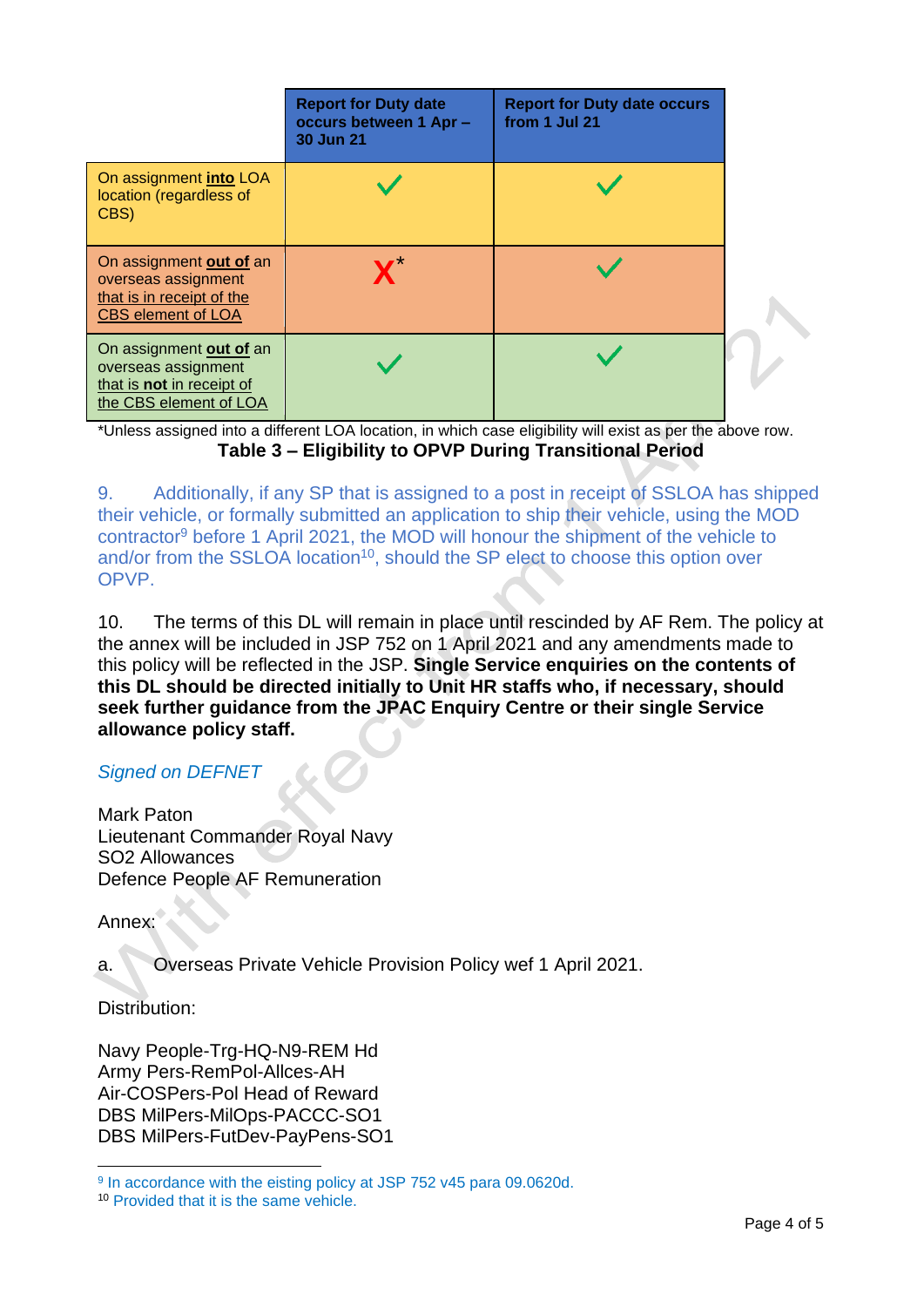DBS MilPers-FutDev-AFPP SO2 DBS MilPers-MilOps-CurOpsLOASO2 Navy NPS PPA SO1 Navy NPS-PPA 1 SO2 Army Pers-Pol-Rem-Allces-SO1 Army Pers-Pol-Rem-Allces-SO2 Air-COSPers-Pol SO1RewardAllces Air-COSPers-Pol SO2RewardAllces UKStratCom-PJHQ-J1J4-DACOS-A UKStratCom-GSO-SO1 UKStratCom-PJHQ-J1-GroupMailbox (MULTIUSER) JFC-GAU-Comd-Team GSO-GAU-Command Mailbox (MULTIUSER) EJSU-CO BDSUS-DCOS [caroline.woodward@raf-ff.org.uk](mailto:caroline.woodward@raf-ff.org.uk) [nicola.thompson@nff.org.uk](mailto:nicola.thompson@nff.org.uk) [moneyallowances@aff.org.uk](mailto:moneyallowances@aff.org.uk)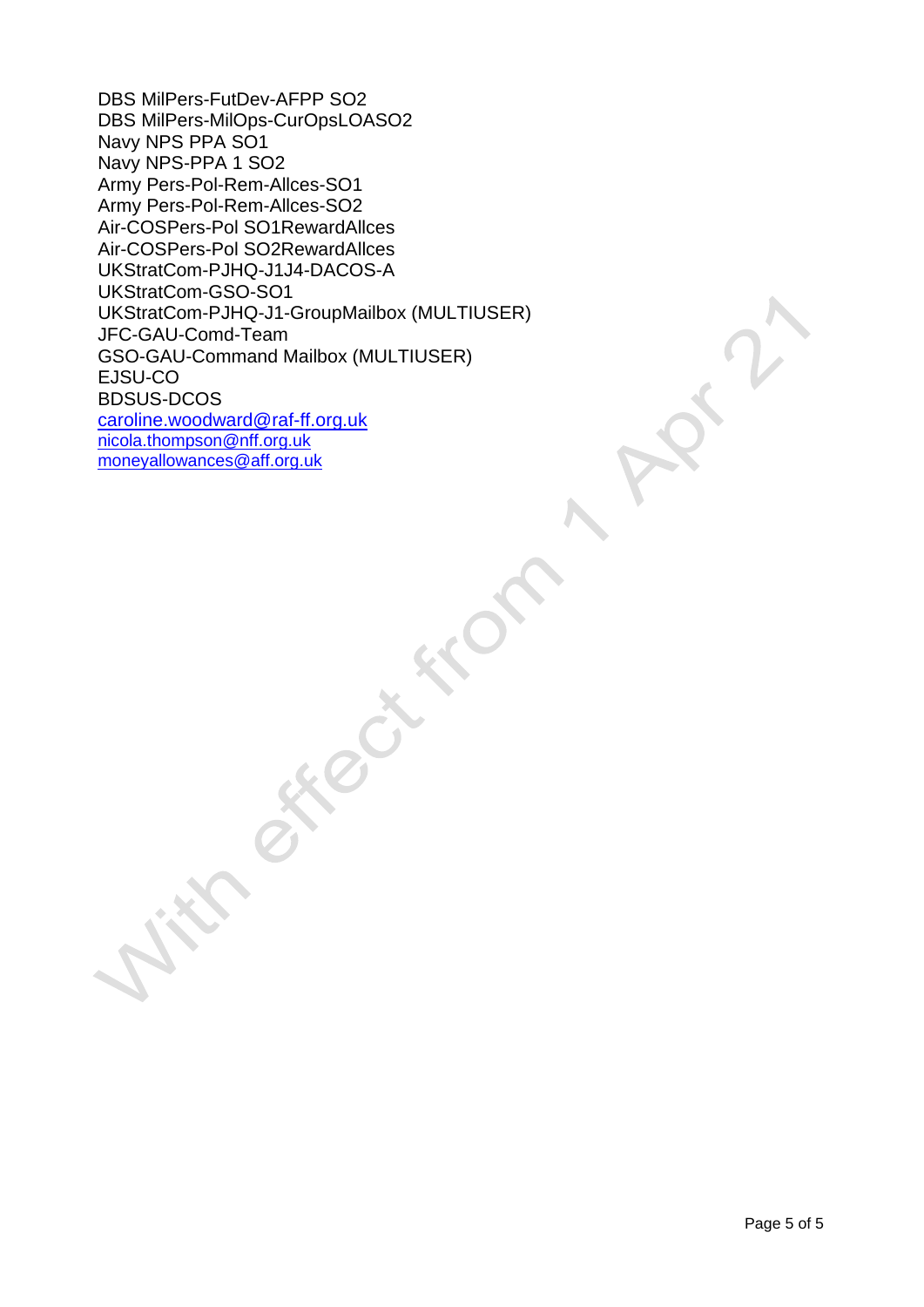#### **Annex A to 20210211- DL- Overseas Private Vehicle Provision 16 February 2021**

### **OVERSEAS PRIVATE VEHICLE PROVISION POLICY – WEF 1 APRIL 2021**

#### **Chapter 9 Section 4 – Overseas Private Vehicle Provision (OPVP)**

#### **General**

**09.0401. Aim.** The aim of OPVP is to **assist** Service Personnel (SP) permanently assigned<sup>1</sup> to or from an overseas location with access to a private motor vehicle. It replaces the vehicle provision in previous LOA policy<sup>2</sup>.

**09.0402. Principles.** The following principles underpin OPVP and should be applied when interpreting the regulations in this Section and its associated Annexes:

a. These regulations apply to SP proceeding on and returning from a permanent overseas assignment for which they receive permanent rates of LOA. SP will be eligible to submit one claim per assignment order subject to meeting the specific requirements at Annexes A to C.

b. SP moving between assignments in the same LOA location will normally not be eligible for OPVP<sup>3</sup>. Applications must be submitted to DBS MIL PERS-MIL OPS PACCC for approval.

c. OPVP may only be used for one vehicle per move, regardless of the SP's accompanied or unaccompanied status.

d. OPVP is to be used for a private vehicle and may not be used for the transportation or purchase / leasing of items such as trailers, caravans or horseboxes.

e. SP utilising OPVP are responsible for ensuring that they comply with all necessary statutory and mandatory requirements for the passage and use of their vehicle in the new assignment location. The MOD will bear no responsibility for disposing of a vehicle that does not meet the legal requirements of the destination country.

f. Unit HR is to verify the supporting documentation (see Annexes A to C) for all OPVP claims prior to giving approval. SP must retain all receipts and paperwork for a period of 24 months from the date of submission of the claim.

**09.0403. Tax and National Insurance Contributions (NICs)**. In accordance with ITEPA 2003 Section 296 LOA OVP is non-taxable.

<sup>&</sup>lt;sup>1</sup> As per para 02.0106, a permanent assignment is any period of duty at a unit that is anticipated from the outset to exceed 182 days.

<sup>2</sup> SP in receipt of Main Station LOA received a Car Buy/Sell element as part of the LOA Daily Rate, intended to contribute towards depreciation costs; SP in receipt of Small Station LOA had the option to have a car shipped to their overseas assignment location.

<sup>&</sup>lt;sup>3</sup> Unless it can be demonstrated that it is unfeasible for the SP to self-drive (eg. If moving from the west coast to the east coast of USA).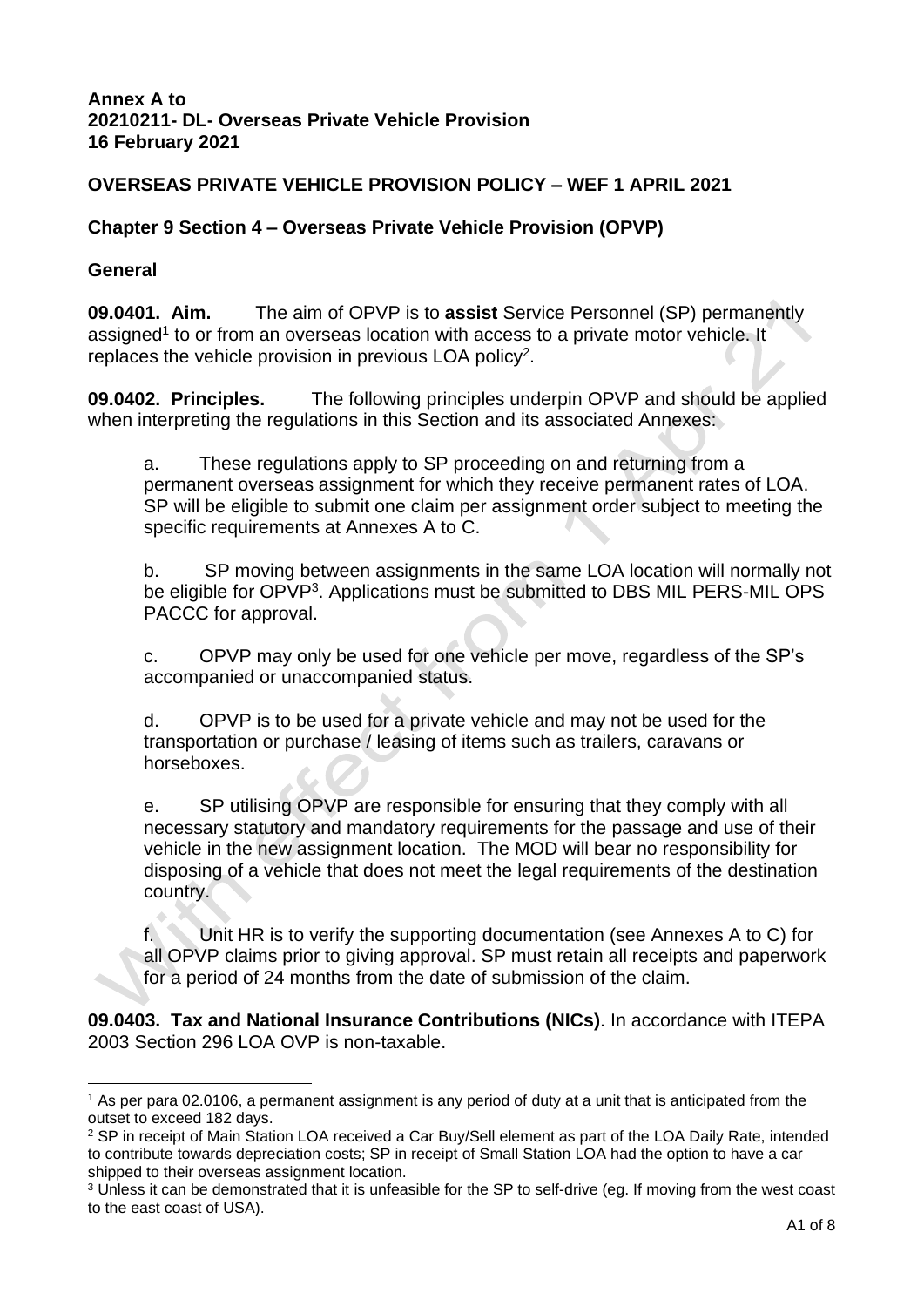**09.0404. Insurance.** SP are strongly advised to make private insurance arrangements to ensure comprehensive and appropriate vehicle cover.

# **Eligibility**

**09.0405. Regular Service Personnel.** All regular SP permanently assigned to/from an overseas location and in receipt of the permanent rate of LOA are eligible to claim OPVP.

**09.0406. Reserve Forces Personnel.** FTRS (Full Commitment) personnel on selection for an overseas assignment may be eligible for OPVP, but only where the appropriate manning authority has approved the selection and budgetary approval is provided in accordance with Chapter 12 Section 4 para 12.0409.

**09.0407. OPVP Options.** Eligibility flowcharts for SP assigned into and from an overseas location can be found at Annexes D and E respectively. Eligible SP may use the OPVP provision in one of the following ways:

a. To contribute towards administrative and vehicle depreciation costs when selling and buying a vehicle. The SP must be able to demonstrate that **two** separate financial transactions have taken place. Further information and conditions are at **Annex A**. Or;

b. To contribute towards the charges incurred (up to the capped rate) when required to cancel a vehicle lease agreement. Further information and conditions are at **Annex B**. Or;

c. To contribute towards the cost (up to the capped rate) of privately shipping one vehicle to and from the permanent overseas assignment location<sup>4</sup>. Further information and conditions are at **Annex C**.

09.0408. Alternatively, eligible SP may claim the MMA and subsistence costs associated with driving their existing vehicle to and from specified assignment locations<sup>5</sup>. Further information can be found at **JSP 752 Chapter 6 Section 7**.

# **Rates**

**09.0409. Method of Calculation.** OPVP claims are capped at the maximum rate as shown in Chapter 3.

**09.0410. Method of Claim.** Claims for OPVP will be processed through the JPA iExpenses Claim system as detailed in the JPA Self Service guide. Timelines associated with each type of claim can be found within the relevant annex. For SP with no access to the JPA on-line system, JPA Form F016 is to be submitted through the appropriate HR staff. The supporting documentation for all OPVP claims is to be verified by unit HR prior to submitting the claim.

<sup>4</sup> Ordinarily, SP must self-source a commercial shipping provider and make all necessary arrangements. However, subject to advance PACCC approval, SP with a specially adapted vehicle may use the MOD GRMS contractor if the person for whom the adaptation was made will be based in the overseas location.

<sup>5</sup> Germany, France, Belgium, Denmark, Luxemburg, the Netherlands, Italy, Spain and Portugal and Gibraltar.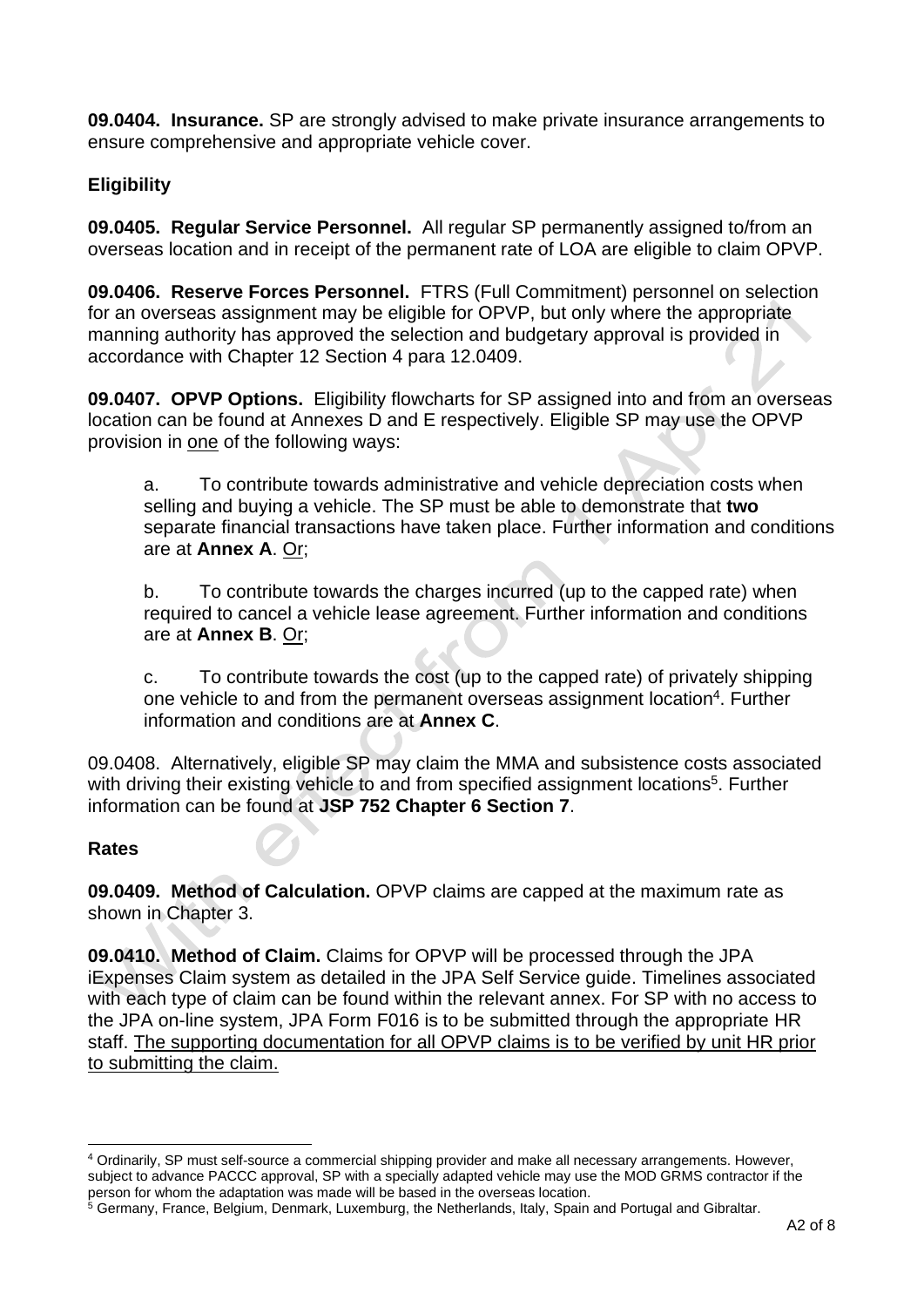**09.0411. Method of Payment.** Approved claims will be paid direct to the SPs nominated bank account.

#### **Annexes**

- A. Overseas Private Vehicle Provision Selling / Buying (S/B))
- B. Overseas Private Vehicle Provision Cancelling Vehicle Lease (OPVP(CVL))
- C. Overseas Private Vehicle Provision Shipping (OPVP(S))
- D. Eligibility Flowchart SP Assigned into a Permanent Overseas Location
- E. Eligibility Flowchart SP Assigned from a Permanent Overseas Location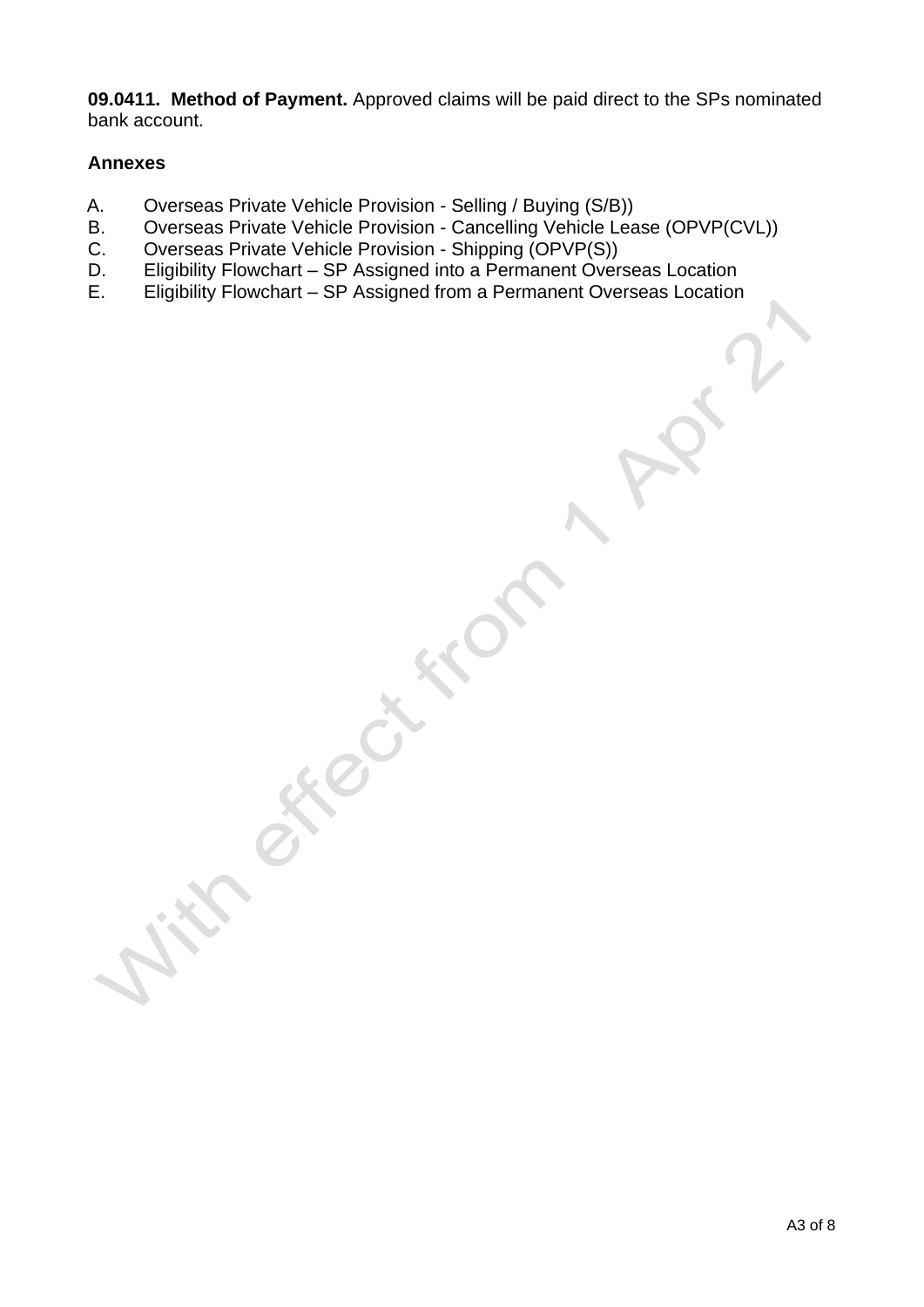# **Annex A**

# **Overseas Private Vehicle Provision** - **Selling / Buying (OPVP(S/B))**

#### **General**

1. OPVP(S/B) contributes towards the administrative and vehicle depreciation costs when a SP is required to sell and buy a vehicle as a result of moving to/from a permanent overseas assignment.

### **Entitlement**

2. Only one claim can be made as a result of a new assignment, and the SP must be able to demonstrate two separate financial transactions to be eligible<sup>1</sup>. One of the following situations must have taken place before eligibility can be confirmed:

- **Sell UK + buy overseas.** The SP sold a vehicle in the UK within the 12 week window prior to moving to a permanent overseas assignment. The SP then bought a vehicle in the overseas assignment location within 12 weeks of arrival at their new permanent duty station. Or;

- **Sell overseas + buy UK or other overseas location.** The SP sold a vehicle that they bought in the overseas assignment location within the 12-week window prior to departure. The SP then bought another vehicle within 12 weeks of arrival at their new permanent duty station (in the UK or a different overseas location). **Eligibility only exists if the sale of the first vehicle was not used to support a previous OPVP(S/B) claim**. Or;

- **Buy overseas + sell overseas.** The SP did **not** sell a vehicle prior to moving to a permanent overseas assignment but bought a vehicle within 12 weeks of arrival at the new duty location. The SP then sold the vehicle within 12 weeks prior to leaving the same overseas location. **Eligibility only exists if OPVP(S/B) was not previously claimed on the purchase of this vehicle**.

Once a transaction (whether buying or selling) has been used as evidence in claiming OPVP(S/B), it cannot be used again in subsequent attempts to claim OPVP(S/B).

#### **Rate**

3. Eligible SP will be entitled to the full rate of OPVP as listed in Chapter 3.

# **Method of Claim**

<sup>1</sup> Two separate financial transactions are required by HMRC regulations to authorise OPVP(S/B); consequently, eligible SP may receive payment at the start of their overseas assignment, whereas others will receive payment towards the end of their assignment after the second transaction has been satisfied. Additionally, depending on the circumstances of the SP, some will be eligible to claim OPVP(S/B) at the start and end of a qualifying assignment, whereas others will only be eligible to claim for it at the end of the assignment.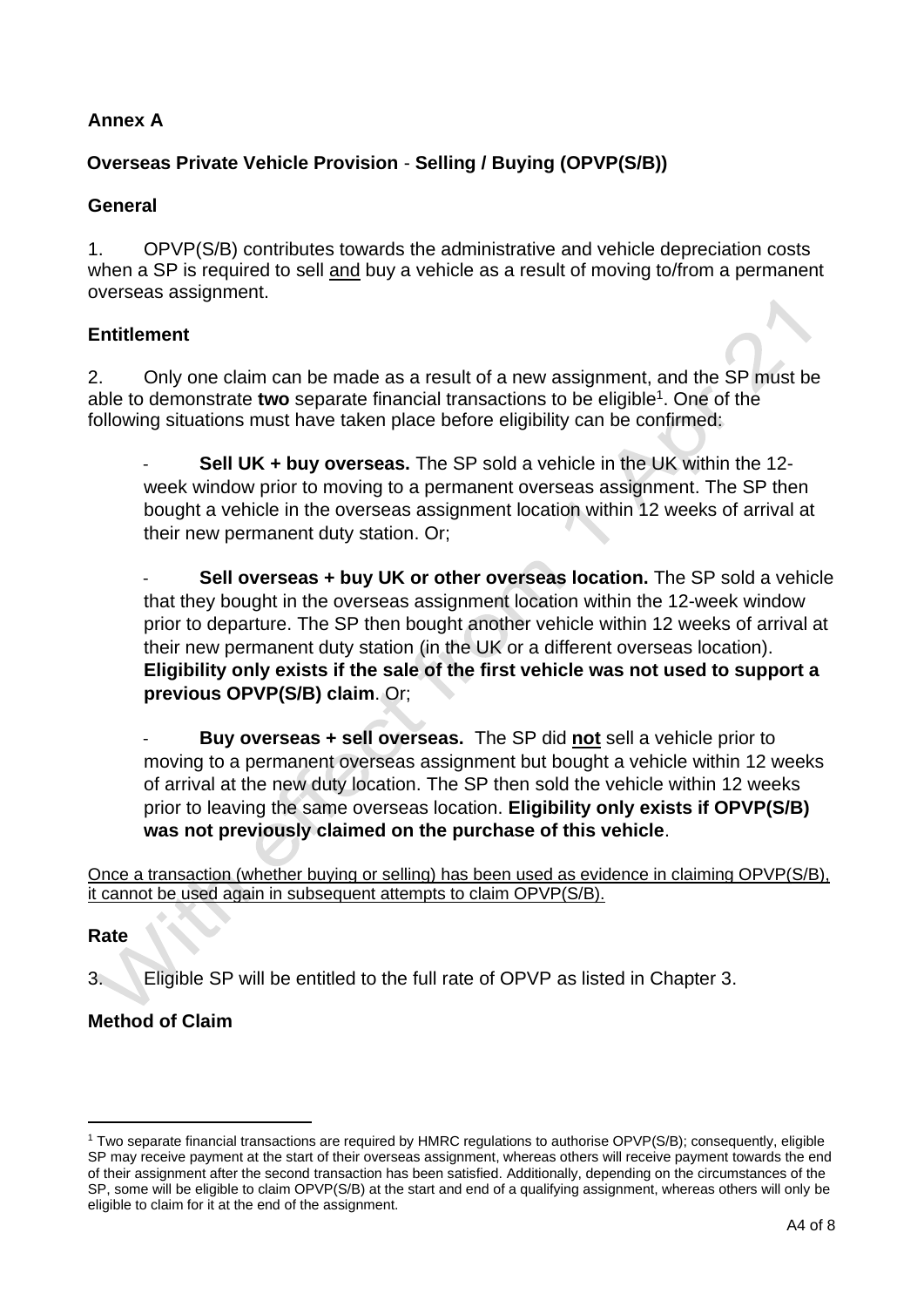4. Eligible SP may claim OPVP(S/B) within 90 days of the 2<sup>nd</sup> qualifying financial **transaction** and in accordance with paragraph 04.0302. Claimants must present the following evidence:

- Proof of sale of the vehicle sold (receipt from sale and a copy of VO5 (UK) or overseas certificate confirming deregistration). And;

- Proof of vehicle purchase (receipt from purchase and vehicle registration  $document)^2$ .

Cathleen

FROC

<sup>&</sup>lt;sup>2</sup> This may include any hire-purchase agreement where the SP has the option to purchase the vehicle as part of the agreement.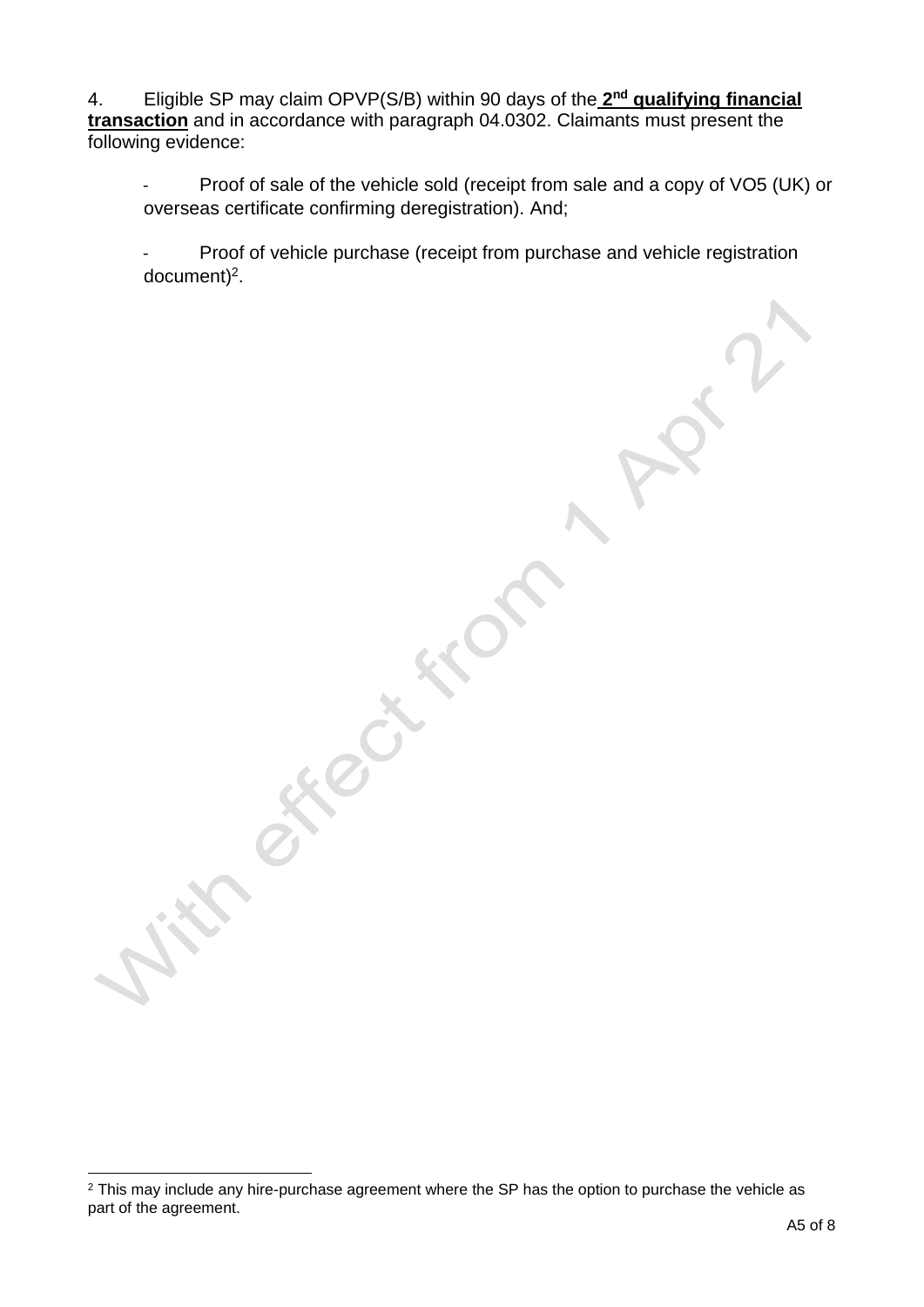### **Annex B**

# **Overseas Private Vehicle Provision - Cancelling Vehicle Lease (OPVP(CVL))**

#### **General**

1. OPVP(CVL) contributes towards the costs incurred (up to the capped rate) when a SP is required to cancel a vehicle lease agreement due to a permanent overseas assignment.

#### **Entitlement**

2. Only one claim can be made as a result of a new assignment. The SP must be able to demonstrate that the following has taken place before eligibility can be confirmed:

The SP has been required to pay an early termination fee for cancelling their vehicle lease.

The SP did not enter the lease after receipt of the assignment order to the new overseas location.

The SP did not enter the lease within 6 months of their expected departure date from the permanent overseas location.

- OPVP(CVL) will only contribute towards the receipted cost of an early termination fee for cancelling a vehicle lease. Additional costs incurred (e.g. damage to vehicle, going over the agreed mileage) cannot be claimed through OPVP(CVL).

Whether leasing the motor vehicle through a Personal Contract Hire, Personal Contract Purchase or Hire Purchase agreement, OPVP(CVL) will only contribute towards an early cancellation fee. OPVP(CVL) is not to contribute towards any payment whereby the SP purchases the associated vehicle.

#### **Rate**

3. SP can claim actual receipt-based costs up to the capped rate listed in Chapter 3.

#### **Method of Claim**

4. Claims are to be made within 90 days of the date on which the expenditure occurred, in accordance with paragraph 04.0302, utilising iExpenses on JPA. Claimants must present a receipt with the early cancellation fee clearly annotated.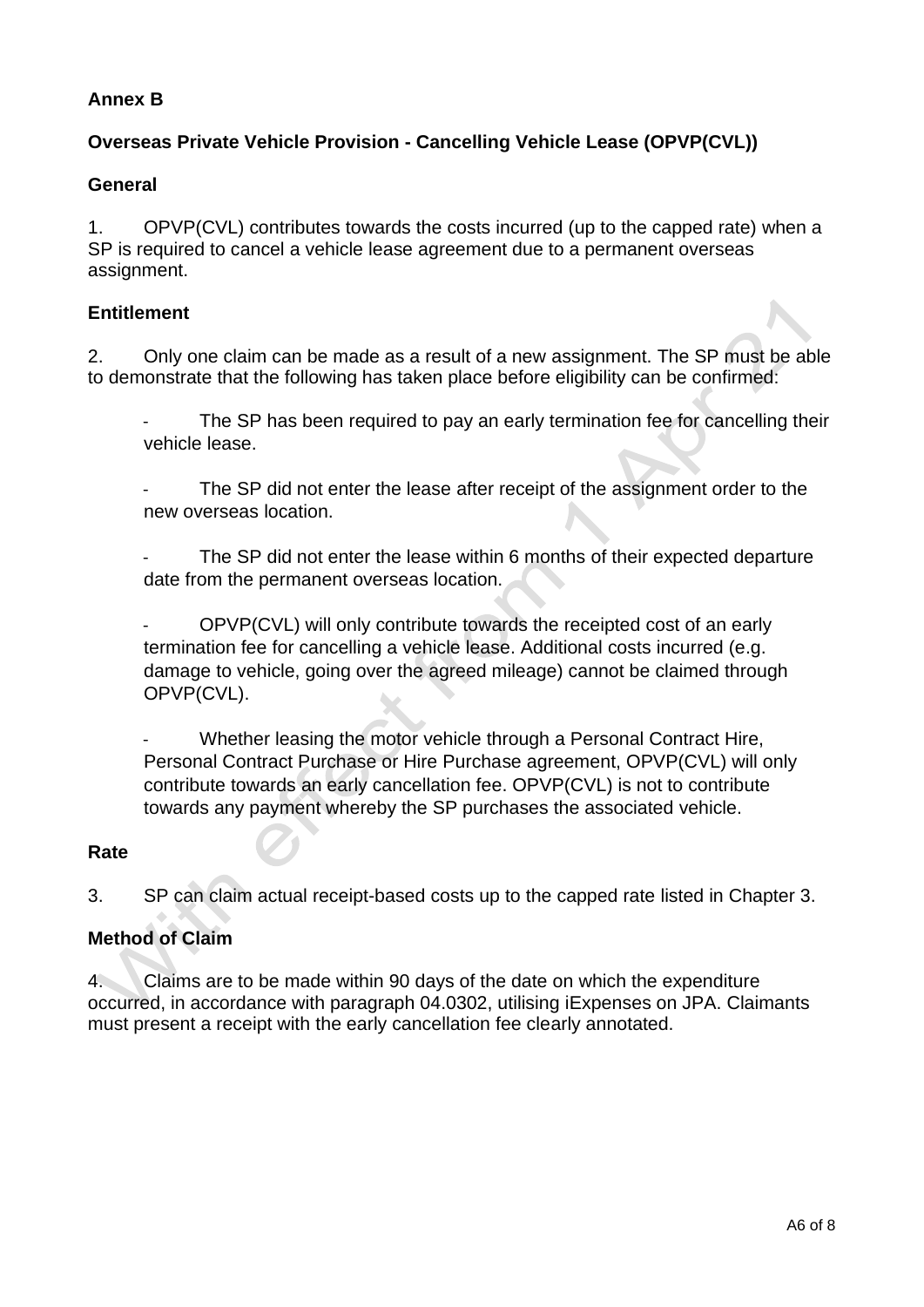# **Annex C**

# **Overseas Private Vehicle Provision - Shipping (OPVP(S))**

### **General**

1. OPVP(S) contributes towards the costs incurred (up to the capped rate) when a SP elects to ship their private vehicle to or from the permanent overseas assignment location.

### **Method**

2. SP must ordinarily make their own private shipping arrangements using any commercial provider other than the MOD contractor (see para 3 below for exception to this). SP are solely responsible for ensuring that they comply with all statutory and mandatory requirements associated with both the passage of the vehicle and the embarkation of the vehicle into the assigned destination. Claimants must start the shipping process no further than 12 weeks prior to the subsequent assignment start date<sup>1</sup>.

3. SP who wish to ship a specially adapted vehicle may seek exceptional authority from PACCC to use the MOD contractor if the person for whom the adaptation was made will be based in the overseas location<sup>2</sup>. PACCC approval must be sought in advance of shipping. **SP given approval to use the MOD contractor will be ineligible to claim any form of OPVP**.

#### **Entitlement**

4. Only one claim can be made as a result of a new assignment. The SP must be able to provide the following:

- Proof of ownership of the vehicle being shipped to and / or from the overseas location.
- An invoice from the shipping company showing date of vehicle departure from previous location and date of arrival in the new assignment country.
- Proof of arrival in the receiving country via either importation documents or registration documents.

# **Insurance**

5. SP electing to ship their vehicle are advised that it is moved at the SP's risk and that the insurance held by the provider may be the minimum required by the industry. This may not be adequate to cover individual requirements. For SP that are eligible to ship their vehicles using the MOD contractor, no liability against public funds is accepted by the MOD or its agents for any loss, damage or delay to vehicles moved,

<sup>1</sup> To mitigate against the risk of the assignment being cancelled after the vehicle has been shipped.

 $2$  This includes if the adaptation has been made for a member of the immediate family who, for educational or caregiving reasons, is not permanently based in the overseas location, but is otherwise expected to travel to the overseas location during holiday periods.